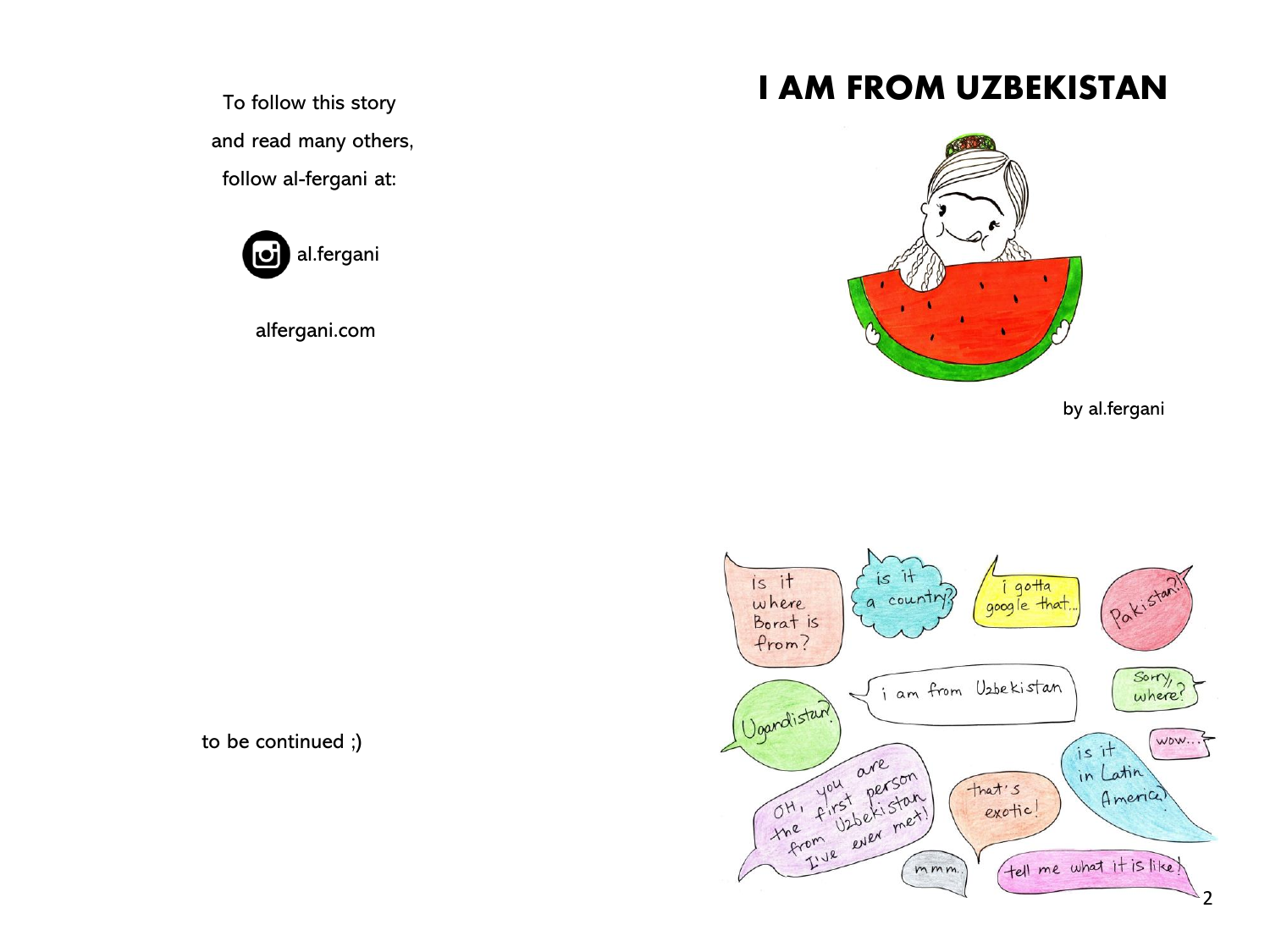Over the years living and travelling around the world, I met countless people from all over the globe. Every time I would introduce myself as someone from Uzbekistan, I would hear the funniest reactions—almost everyone from almost everywhere didn't know where—or what—Uzbekistan was what was this long cumbersome word that few people could pronounce… Many times I had to swear it is indeed a real country. And many times people would actually be interested to know more— "so what is it like, U-Z-B-E-K-I-S-T-A-N?"

Inspired by this, I have long wanted to create a simple doodle to introduce and share all the beautiful little things about my home.  $1$  Kseniya Tsoy (al.fergani ) was born under the sunshine of Uzbekistan, but since 2008 is nomading the world, currently being based out of Canada.

She has a passion for<br>storytelling and loves storytelling and creating cute characters to bring her stories to life.

P.S. "al-fergani" means "from Fergana" - her little hometown.



After some thinking, I came up with a final character who would tell the story.

Meet al-fergani, the unibrow girl. Through a series of simple doodles, this little girl will take you on an adventure, and share what she thinks are the most beautiful things about our homeland.

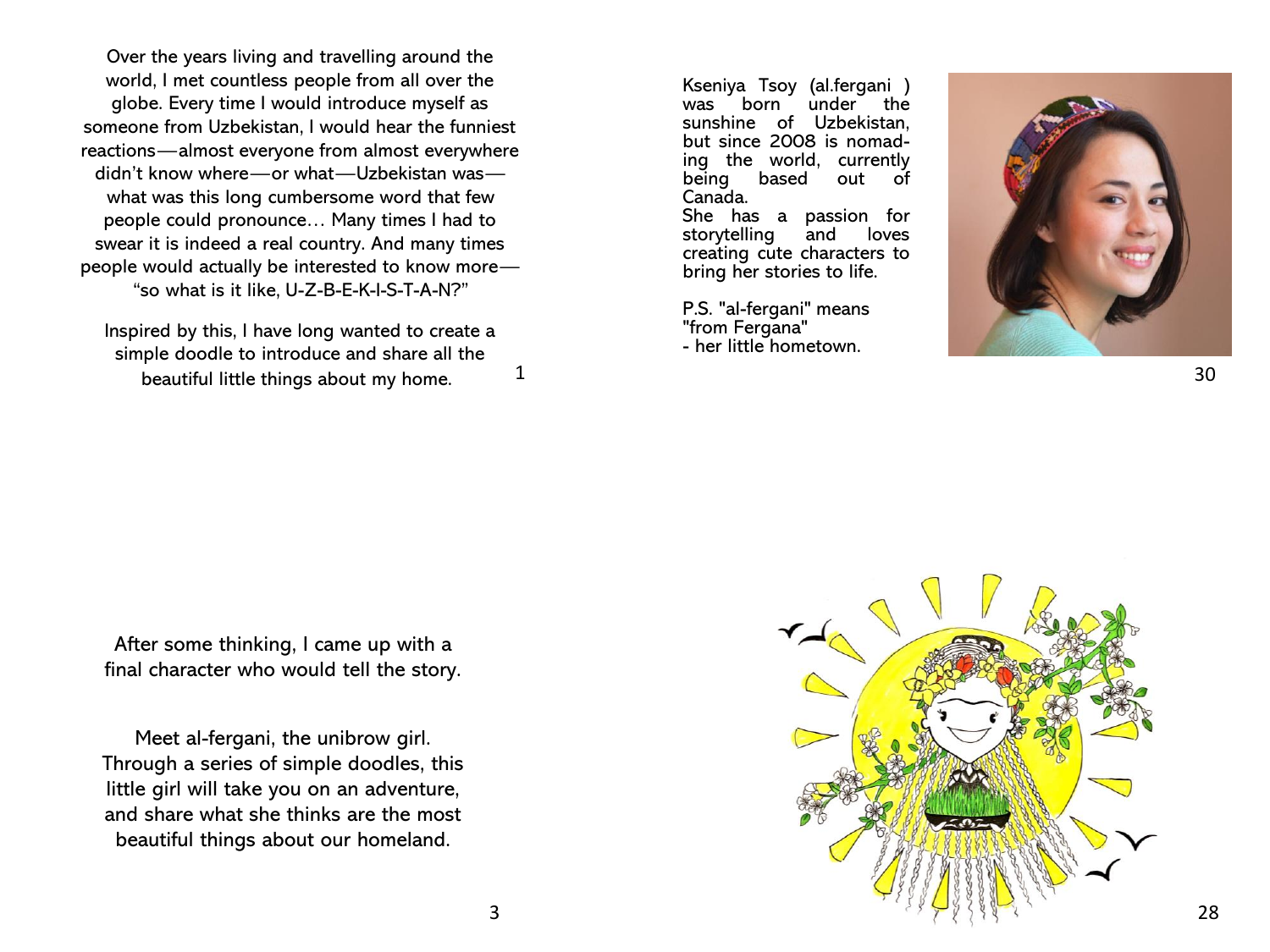The Uzbek New Year, and the people's most cherished holiday — "Navruz " -, is celebrated on the 21st of March. Taking its roots in Zoroastrian tradition, it is celebrated on the night of the vernal equinox, to mark the time after which day will be longer than nights, and light will symbolically win over darkness. Navruz means literally "New Day" and celebrates the coming of spring, reawakening of nature and new beginnings.

I think it is on this day every year that I miss home the most … 27



4

One of the most prominent symbols of Uzbekistan is an unusual fabric "Khan -Atlas" - light and airy as a cloud, cool like a pure mountain air and as iridescent as a rainbow. It is the country's natural landscapes, bright character and national artistic taste are weaved in the pattern of this enchanting fabric.

The legend of khan -atlas says that its creation was inspired by the reflection of clouds and rainbows, lush meadows and colorful flowers, the blush of dawn, blue night sky and patches of sunlight in the lake water rippled by a light breeze that fused the colors into a mesmerizing pattern.

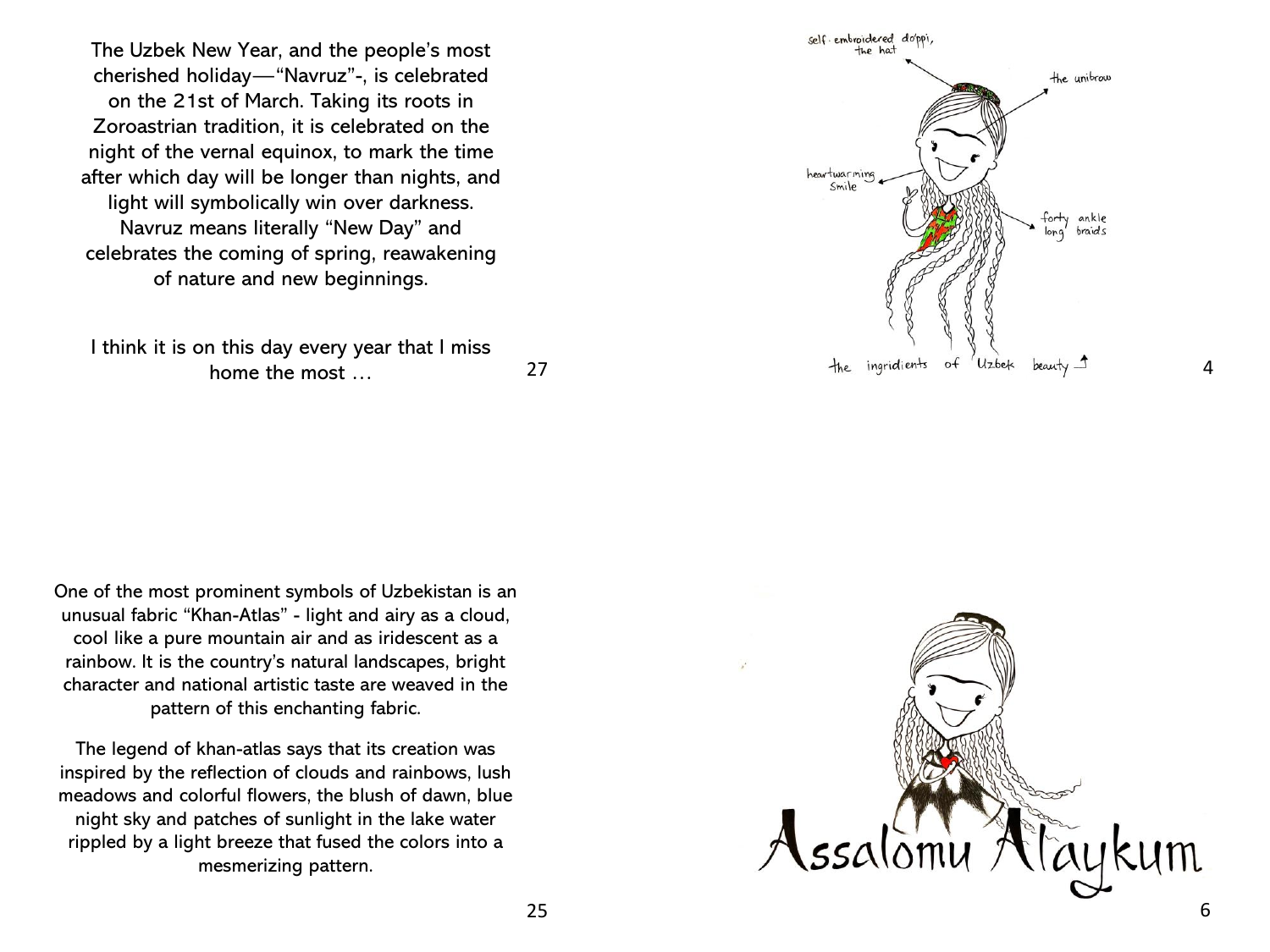In Uzbekistan, when we greet people we put our right hand over our heart and say "Assalomu Alaykum"? It literally means "peace be upon you".

And we mean it wholeheartedly.

Let's start?



5 5<br>7<br>7

 $\overline{7}$ 

The legend of Uzbekistan tells that in the beginning of the time when God was dividing land to the people, the Uzbek modestly stood on the side and smilingly let everybody pass first. As he was the last in the line he came up to God to receive his piece of land and God exclaimed "Oh my child, I see you are indeed generous by heart! But what to do, I have no more land left! Well, I guess I'll have to give you a piece of heaven"…

This "piece of heaven" lies in the very middle of the biggest continent, tucked in between Black Sand deserts and Heavenly mountains. The land of a thousand legends, with millenia of history and at the heart of the mystical Silk Road, Uzbekistan, is a land of extraordinary natural and architectural beauty.

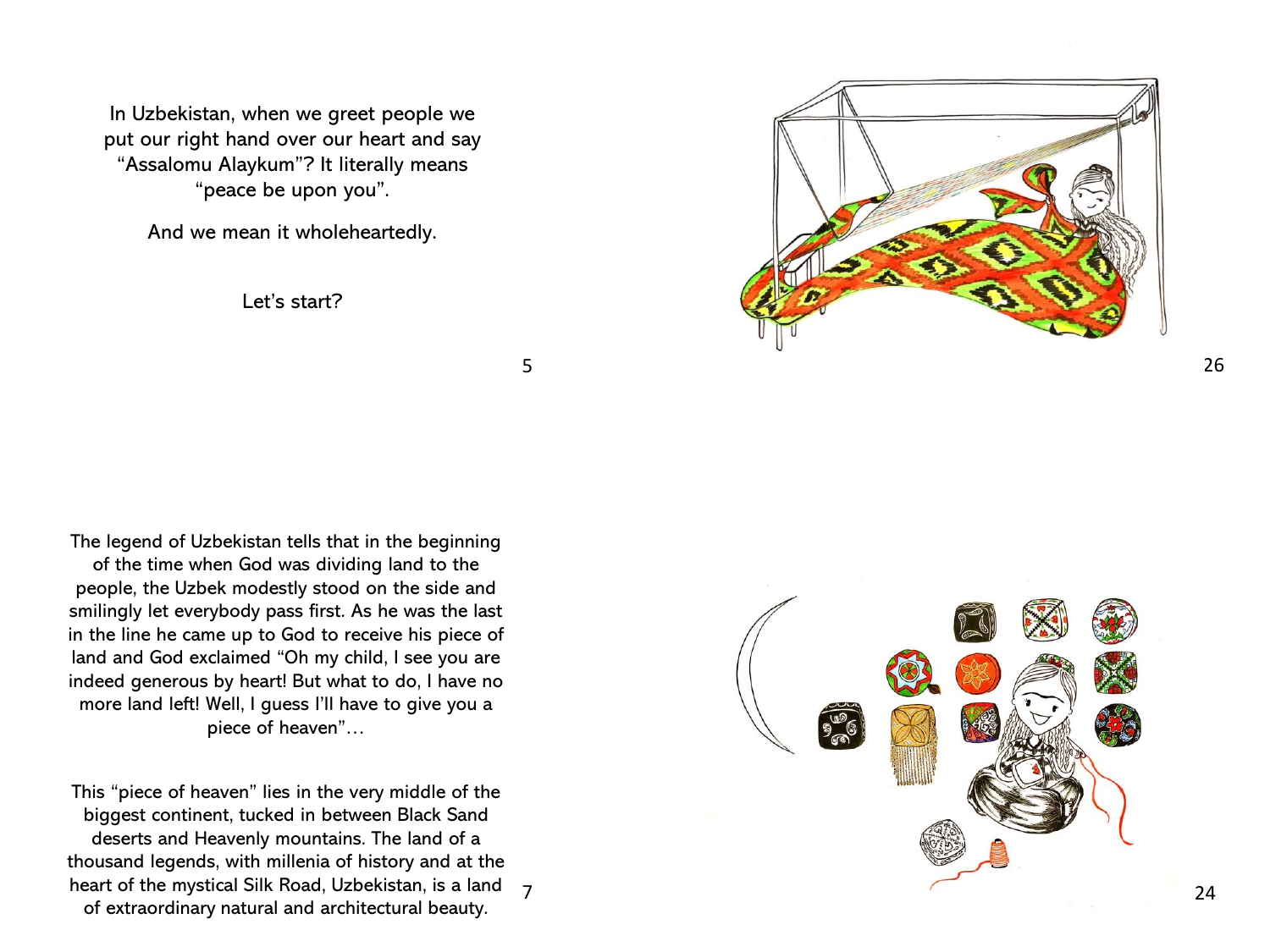Did you know that "do'ppi"—the traditional Uzbek headdress is one of the symbols of Uzbekistan and an important part of our artistic heritage? Hand-embroidered do'ppi is not only a beautiful ornament, but also is a powerful amulet that protects its wearer and brings luck. And not only! It is the source of important information: one could judge the owner's social status, age and hometown by the form, patterns and colors of the headdress :)

23

Did you know that the blood of an Uzbek person consists of 95% watermelon juice? ;)



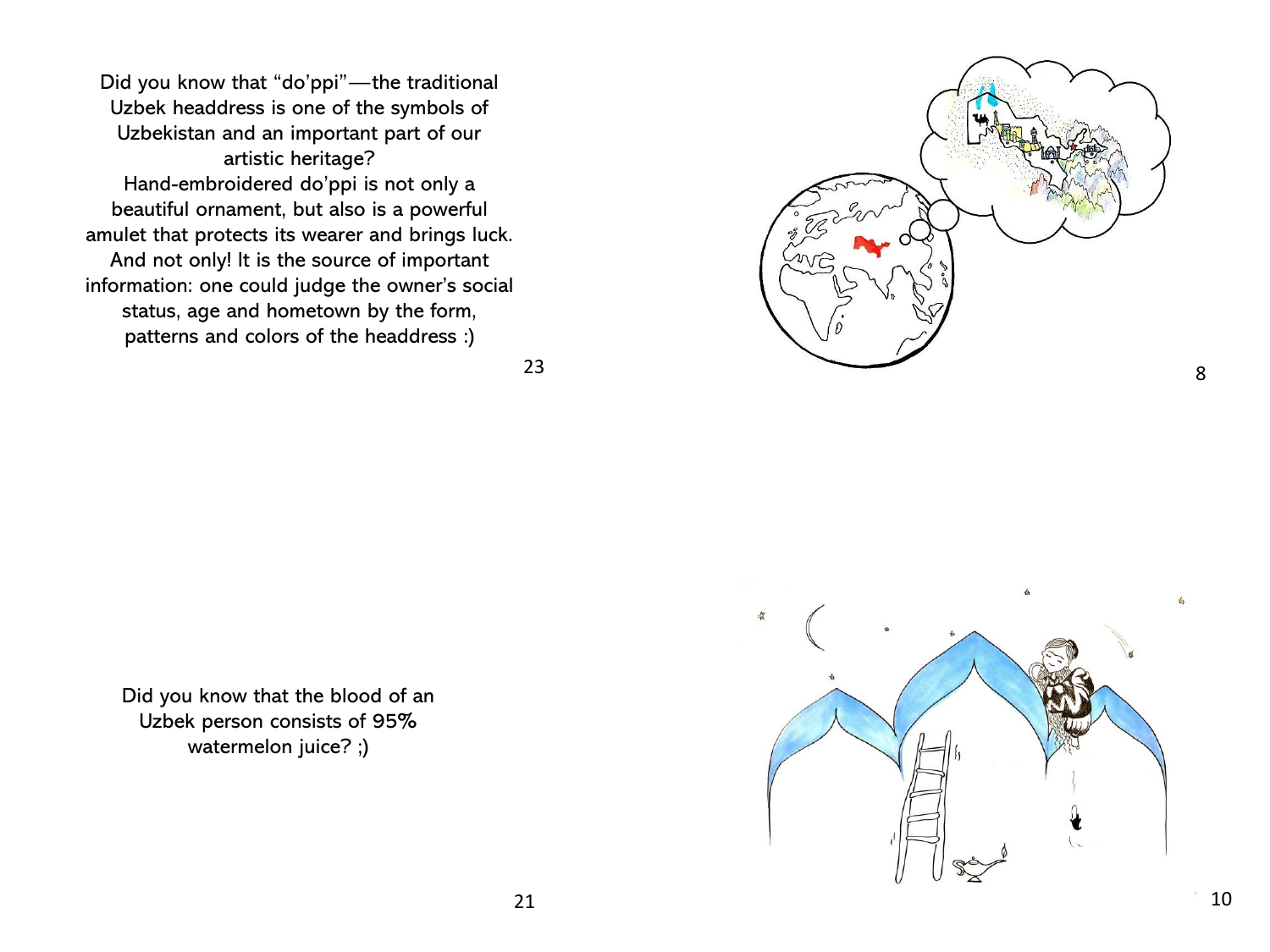These picturesque ancient cities and exquisitely patterned mosaics are the cherished heritage of Central Asian Medieval Renaissance. The blue -tiled domes of fairy tale -like buildings is an image close to the heart of every Uzbek, and a reminder of the beautiful blue skies that unites us all together.



9

If you are lucky to ever visit Central Asia, it is the green lush meadows, white cotton -like clouds and blue peaceful skies of Uzbekistan's modestly pure nature that will linger in your memory long after you leave. You probably would not have guessed that it is these beautiful landscapes that symbolically make up the country's flag.



11

20

22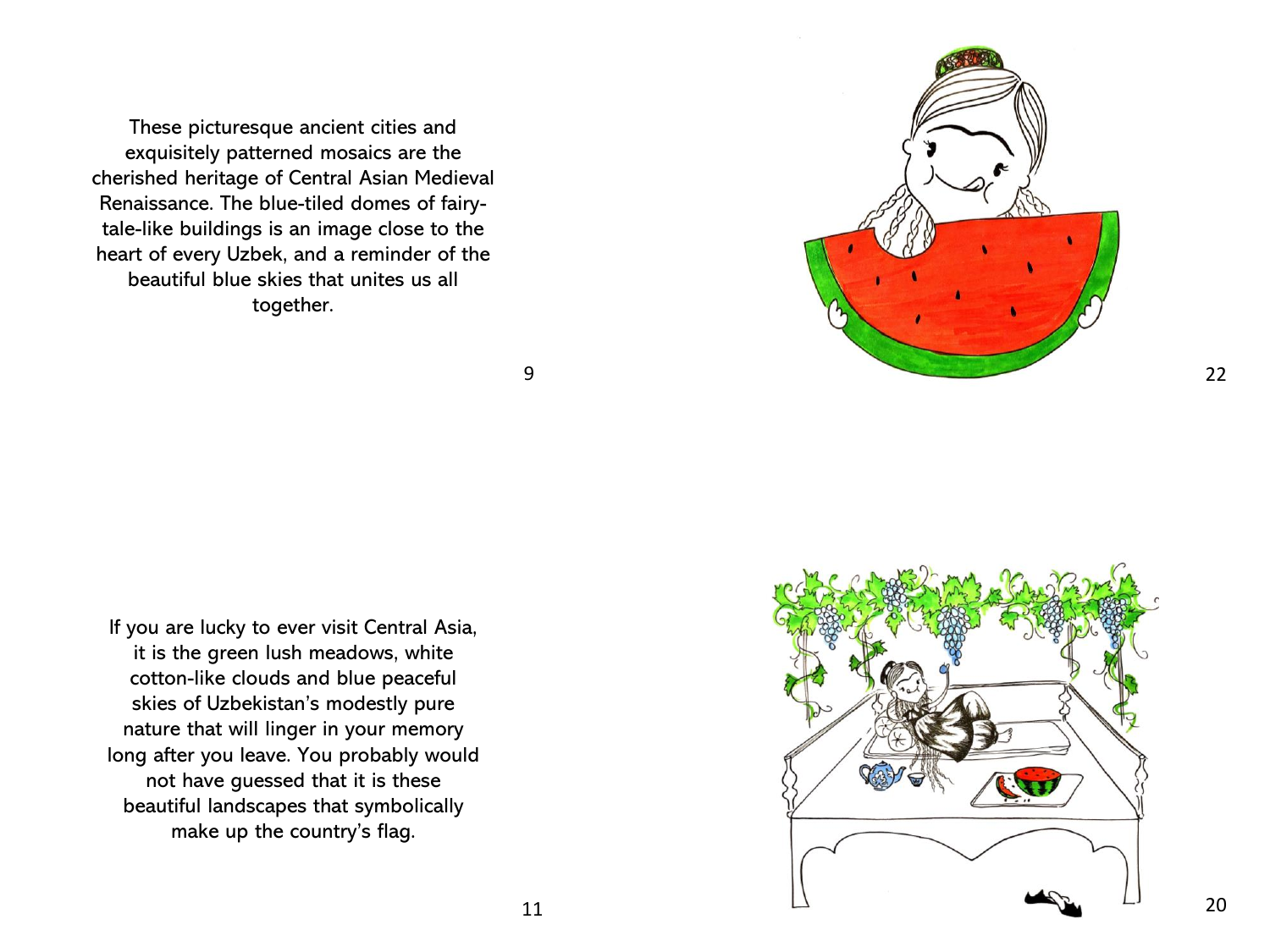Uzbekistan is a unique country farthest away from any ocean. Labeled "double -land locked" by geography books, it is indeed at least two countries away from any sea in all four directions. This distinct climate condition makes for extreme temperature fluctuations throughout the year, and even over a day. It is due to this temperature difference that makes our fruits incredibly sweet and delicious. It is here that you will try melons with a taste and fragrance that you will never forget…

19

When in Uzbekistan, don't miss trying "non" —a divine miracle of crisp odorous flesh of yeast with crumbs of flavourful sesame. It is baked in special clay ovens tandir -, which is integral to making it. Since ancient times, Uzbek bread was cooked in a round shape, which had a hidden meaning.

The circular disk symbolized the sun, because without bread, as well as without the sun, there is no life on the earth.